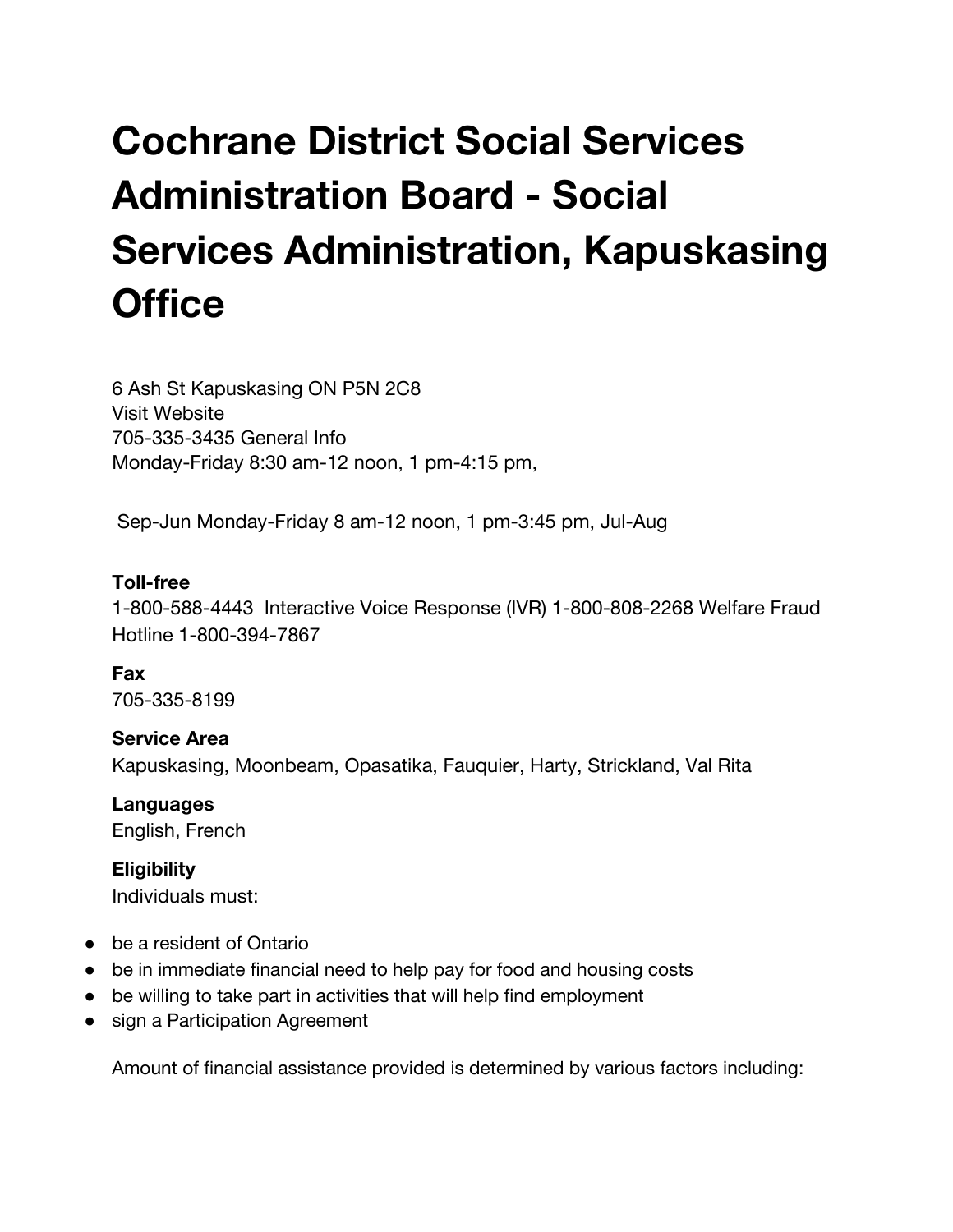- Assets
- Family size
- Housing costs
- Income

**Extended Health Benefits** Individuals and families who:

- were eligible for Ontario Works in the previous month
- do not qualify for Ontario Works because income from other source is too high
- are no longer eligible for Ontario Works because they received a payment for loss of income under the 1986-1990 Hepatitis C Settlement Agreement

Age Requirements: Ages: 16 year(s) and up;

## **How to Apply**

Individuals can apply [online](http://www.mcss.gov.on.ca/en/mcss/programs/social/apply_online.aspx) or by contacting the office The following documentation is required to complete application:

- Copy of mortgage or rental agreement
- Health card
- Information about assets owned, such as a Registered Retirement Savings Plan,
- Information about other income and money, such as a pension
- Proof of identity, such as birth certificate
- Proof of immigration status, if required
- Proof of Social Insurance Number
- Recent bank statement for all bank accounts
- Record of Employment and/or most recent pay stubs

**Fees**

None

## **Physical Access**

Fully Accessible

## **Services**

- Functions as a branch office, main office located in Timmins
- Serves as an access point to programs and services the agency administers